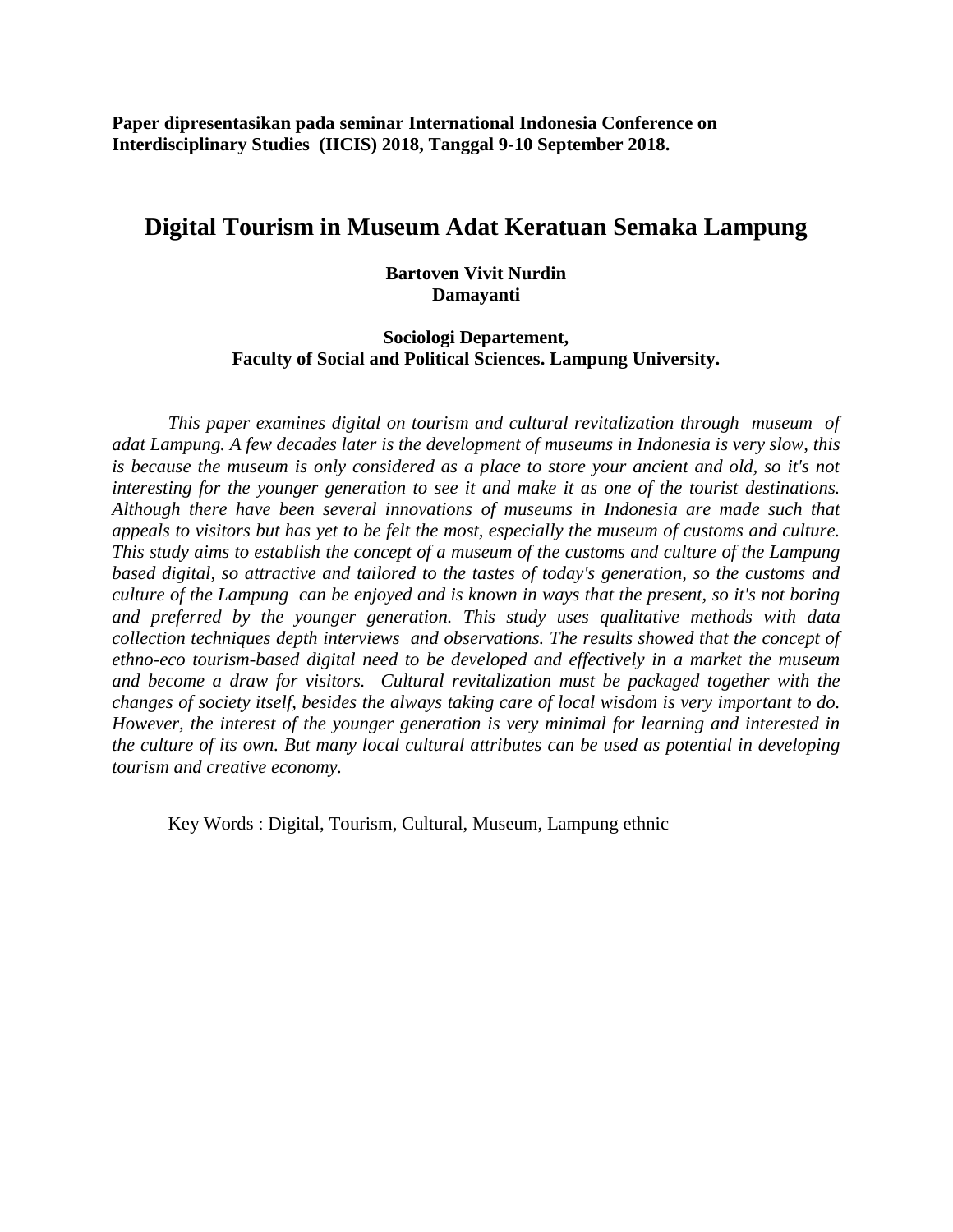#### **A. Introduction**

This article is the result of a research conducted by researches on the topic of reigniting the public's interest for cultural and environmentally based tourism in Lampung. The methods used in this research are of the ethnographic method, and using thorough interviews and observation as means of gathering data (Hammerslay and Atkinson, 1983). Tourism in Lampung as shown by the researcher's results, is far away from the word successful, because it has a substantial amount of deficiencies in many different aspects. As a province surrounded by waters, has rivers, and a set of mountain range terrain, it is expected to be able to support natural tourism, due to the abundance of potential for tourism. The same can be said for the local indigenous culture that is supposed to be able to catch the interest of tourists with all its cultural uniqueness. However, to promote tourism, it's not enough for us to only revamp cultural and environmental potentials, we need to be holistic, where there are many institutions that are involved within it, among which are transportation infrastructure and digital information technology.

Infrastructure, mainly infrastructure for transportation is highly important in advancing a tourism, accessibility is a factor that would attract tourists to visit a certain place, however, even though the place is beautiful, if the accessibility is poor, people's interest to visit that place will be reduced, not to mention tourisms that are attractive and beautiful but unfortunately the public lacks information regarding its existence, whereabouts, etc., of course tourists wouldn't visit. The most dominant shortcoming of Lampung's tourism is in its public transportation, usually to visit a certain place you need to rent a car specified for a certain destination. Also, there is a deficiency of information regarding certain places, as to confuse and cause doubt in potential tourists intending to visit. Even though, natural environment isn't the only sector in which Lampung aces, it's also very rich of its unique indigenous culture that could attract tourists to study it. The tourism site of *kampung tua* or *kampung adat* (old village or custom village) is an interesting potency in Lampung, it is just not yet realized and utilized maximally.

The Lampung cultue truly has many potentials to attract tourists, starting from clothing attributes, *siger, tapis, tenunan,* webbed items, and other items, and various ceremonies and cultural rituals that attract tourists. It is just not developed maximally, not to mention other cultural attributes that can be used as a commodity for small local industries to produce to increase the income of the inhabitants of the *kampung tua.* This is due to the absence of a collective consciousness from the culture's supporters to sustain and maintain their own culture. Many factors play into causing such a thing, such as acculturation, assimilation, materialism and other various forms of sociocultural changes that contribute to the causing of such. Even though, it is they themselves who can't see their own culture as a potential, including as a potential to boost their own people's income, for that reason, the supporters (of the culture) have to re-learn their own culture (Bartoven Vivit Nurdin, 2017).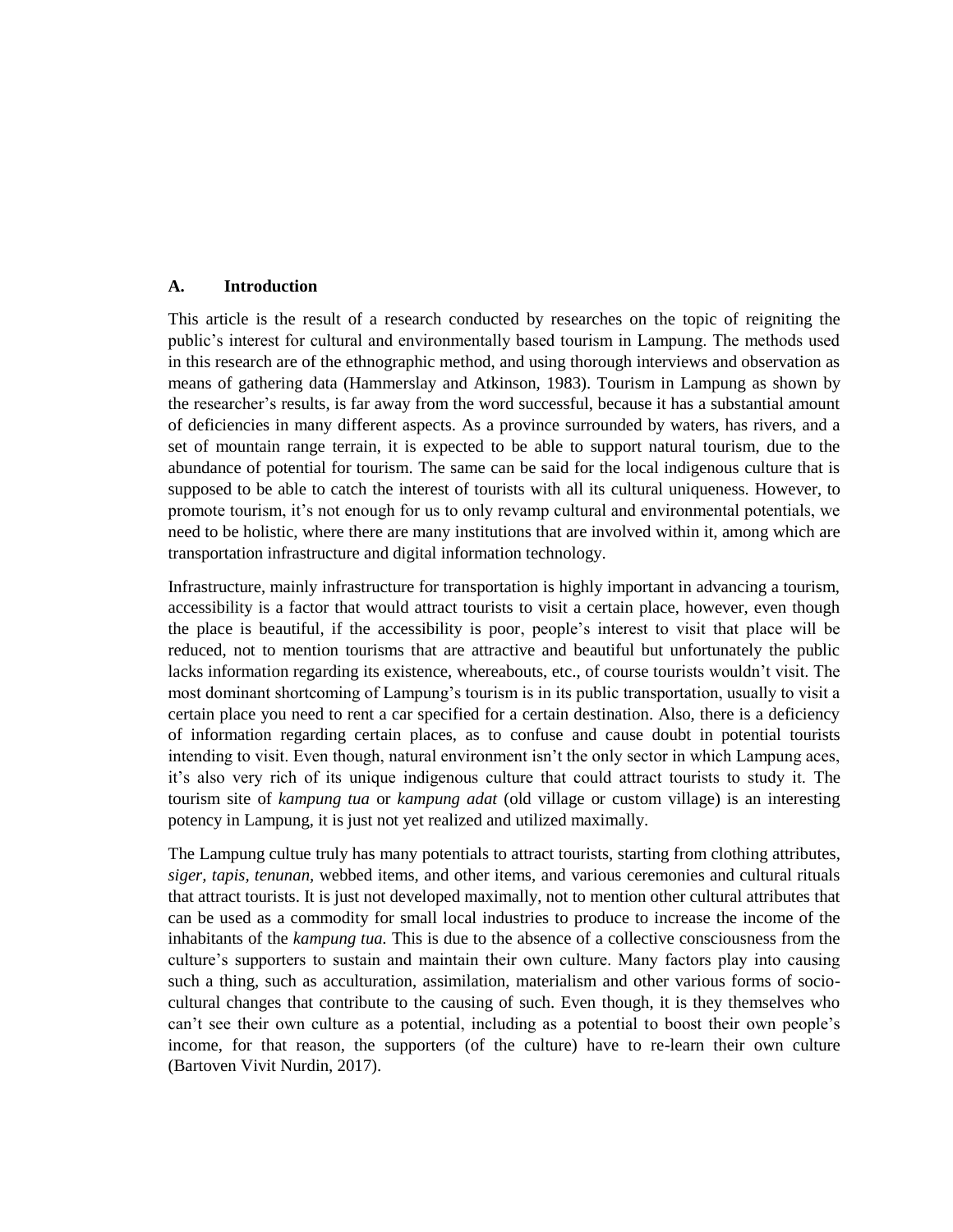The Lampung culture is a possession of the Lampung people whose region sits at the southern tip of the Sumatra Island. Yet, due to them being a minority of the population, their culture becomes eroded and unsustained. In terms of Lampung being composed of various ethnicities, the Lampung ethnic and immigrants ethnics. The immigrant ethnicities' population exceeds that of the indigenous people of Lampung. The indigenous Lampung people take up only 11% of the population, Javanese ethnic takes up about 61%, and the rest are other ethnicities such as Bali, Sundanese, Serang-Banten, Minangkabau, and others. As represented by the table below:

| N <sub>0</sub> | <b>Ethnicity</b>                                       | Percentage $(\% )$ |
|----------------|--------------------------------------------------------|--------------------|
|                | Javanese                                               | 61.88              |
|                | Lampung                                                | 11.27              |
|                | <b>Sunda and Banten</b>                                | 3.55               |
| Δ              | Semendo and Palembang                                  | 11.35              |
|                | Other ethnicities (Bali Batak, Minang, Bugis Cina etc. | 11.92              |

**Table 1.1. Ethnicities in the Lampung Province**

Source : *Badan Pusat Statistik* (central statistics agency) year 2000.

Although the Lampung ethnicity is statistically the minority of the populous, they exist and are very viscous in their identity, but not so with culture. Parts of the Lampung culture including the Lampung language, is one among many aspects that are on the brink of extinction. Acculturation and assimilation that occur ever so fast and disregarding of the preservation and sustaining of the Lampung culture, puts the indigenous Lampung culture in a position worthy of concerning of extinction. The cultural identity itself is still very strong, which are the awareness of the values such as *piil pesenggiri, nemui nyimah, nengah nyappur, juluk adok, and sakai sambayan.* These are the core of the *ulun* identity of Lampung that are difficult to change. Not to mention the local political influence on the existence of the Lampung culture. Before the reformation or *orde baru*  (new order), it could be said that the Lampung culture was marginalized. The heterogenic model of the society in Lampung used to be a harmonic multicultural society, where there were nearly no conflict, especially in terms of livelihood, as shown by the analysis of the expert Patrice Levang (1980), where the Javanese farmed in wetlands and the Lampung people farmed in the dry lands or famed, in their local language the act is termed *ngehuma* or *ngumo.*

However after the cultural reformation of the Lampung people with the political policies managed to get it writhing again. This is proven by the revitalized symbols of Lampung and also having the local political leadership dominated by the *ulun Lampung.* This is an important opportunity to be developed into a tourism object. In this time, an effective strategy to develop tourism is though the digital media. Digital aspects with all the social media is highly effective to develop tourism. There are plenty of tourism objects that get crowded with visitors that got the information from social media. Social media is now a highly effective tool to market a certain tourism place. The Museum of Sanggi Unggak is one huge potency in Lampung cultural tourism. The museum that was initiated by a prince from the *Keratuan* of Semaka who is Bapak Abu Sahlan titled "*Pangeran Ratu Semaka"*, collected all of his family heritage collections to be stored in the museum that he established with the help of PT. Natara Mining, a gold-mining company in Tanggamus, as a part of their CSR (Corporate Social Responsibility) program. The research team saw that this museum had a huge potential to be able to develop cultural tourism in Lampung. The research team built a model for digital tourism for the Museum of Sanggi Unggak,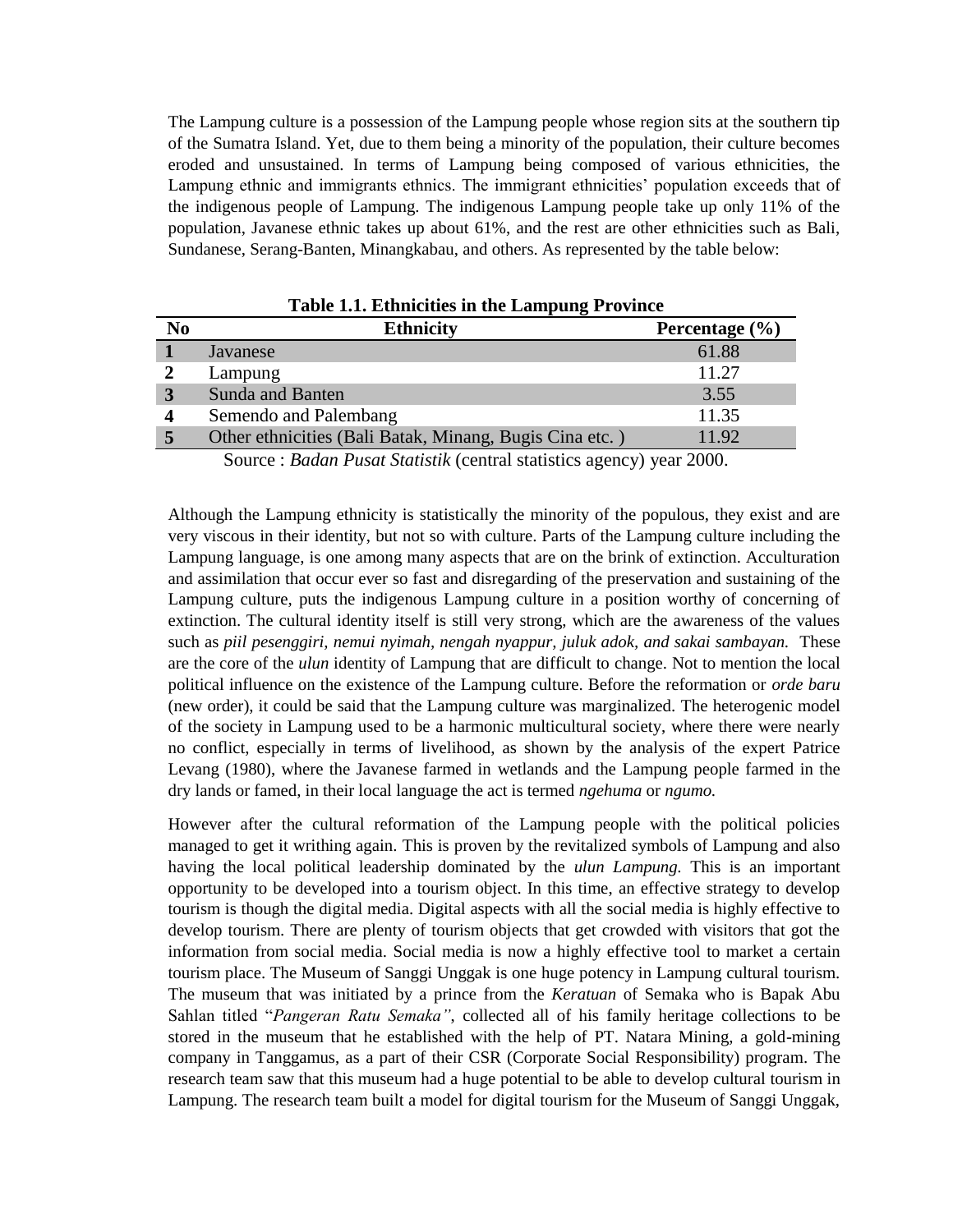with hopes that this digital model could be a basis for policy makers to develop modern museums into more interesting versions of themselves.

### **B. The Museum of Sanggi Unggak of** *Keratuan* **Semaka**

*Keratuan Semaka* is one of the museums located in the area of Lampung Province, precisely in the Village of Sanggi Unggak, Sub-District of Bandar Negeri Semoung, and District of Tanggamus. This museum was established in April 2015. Previously, the *Keratuan* Semaka was going to be built at the center of District in Tanggamus, but the Prince and local community around the museum were against it. That was because all the items in the museum belong to local community, so if the museum was built in the center of district automatically the name of ownership will be vanished

In 1650s Lampung was taken by Banten. Afterwards small kingdoms or fazals (which were known as *keratuan*) were created in Lampung Province, among others were Keratuan *Darah Putih (Kalianda), Keratuan Melinting* (East Lampung), *Keratuan Pemanggilan (Labuhan Ratu)* and *Keratuan Semaka (Tanggamus).* The aim of the establishment of those *keratuan* was to give power as rewards for those who had provided services to the Kingdom of Hasanudin in expanding Banten supremacy and in the establishment of Banten. That took place when Banten defeated Rawayan. Rawayan was remains of Hindu Mataram, since Rawayan refused to surrender because they kept the Hindu religion while at that time Banten was already held Islam Religion. Therefore, Sultan Hasanuddin requested support from Lampung, and when Banten came in the *keratuan* were established.

The museum of *Sanggi Unggak Keratuan Semaka* is located in *Pekon Sanggi Unggak. Pekon Sanggi Unggak* in sub district of Bandar Negeri Semuong District of Tanggamus with an area in Pekon 722 Ha, consisted of 4 Hamlets with the population of 1 138 individuals and a total of 225 households. The major livelihoods in *Pekon Sanggi Unggak* are farmers, traders, and stock farmers. The majority of the inhabitants of *Pekon Sanggi Unggak* are from Lampung ethnic, and including one of the *Pekon Tuha* in the sub district of Bandar Negeri Semuong. With proof that there are still remains of shrines from animism era before Lampung was included in the territory of Banten Kingdom. According to history told by elders of *Pekon Sanggi Unggak*, in the era of Banten Kingdom the elders of Pekon Sanggi Unggak represented Lampung in helping Banten Kingdom to conquer Rawayan Ethnic and assisted in the spreading of Islam Religion that time. The representatives of Lampung were:

- 1. *Ratu Darah* Putih in Kalianda
- 2. *Ratu Pemanggilan* in Labuhan Ratu
- 3. *Ratu Melinting* in Melinting East Lampung
- 4. *Ratu Tunggal Bala Kuasa* in *Teluk Semaka* Tanggammus

It means that Pekon Sanggi Unggak which is located in the area of Keratuan Semaka Lampung has already made various interactions in various aspects with all *keratuan* existed in Lampung, as well as with Banten. These relationships were not merely the spreading of religion but also have resulted in cultural contacts that created assimilation and cultural acculturation. The product of assimilation and cultural acculturation had become a big part in the lives of society, so it has to be maintained and sustained; with one of the way is to make a model of digital museum that is appropriate to the current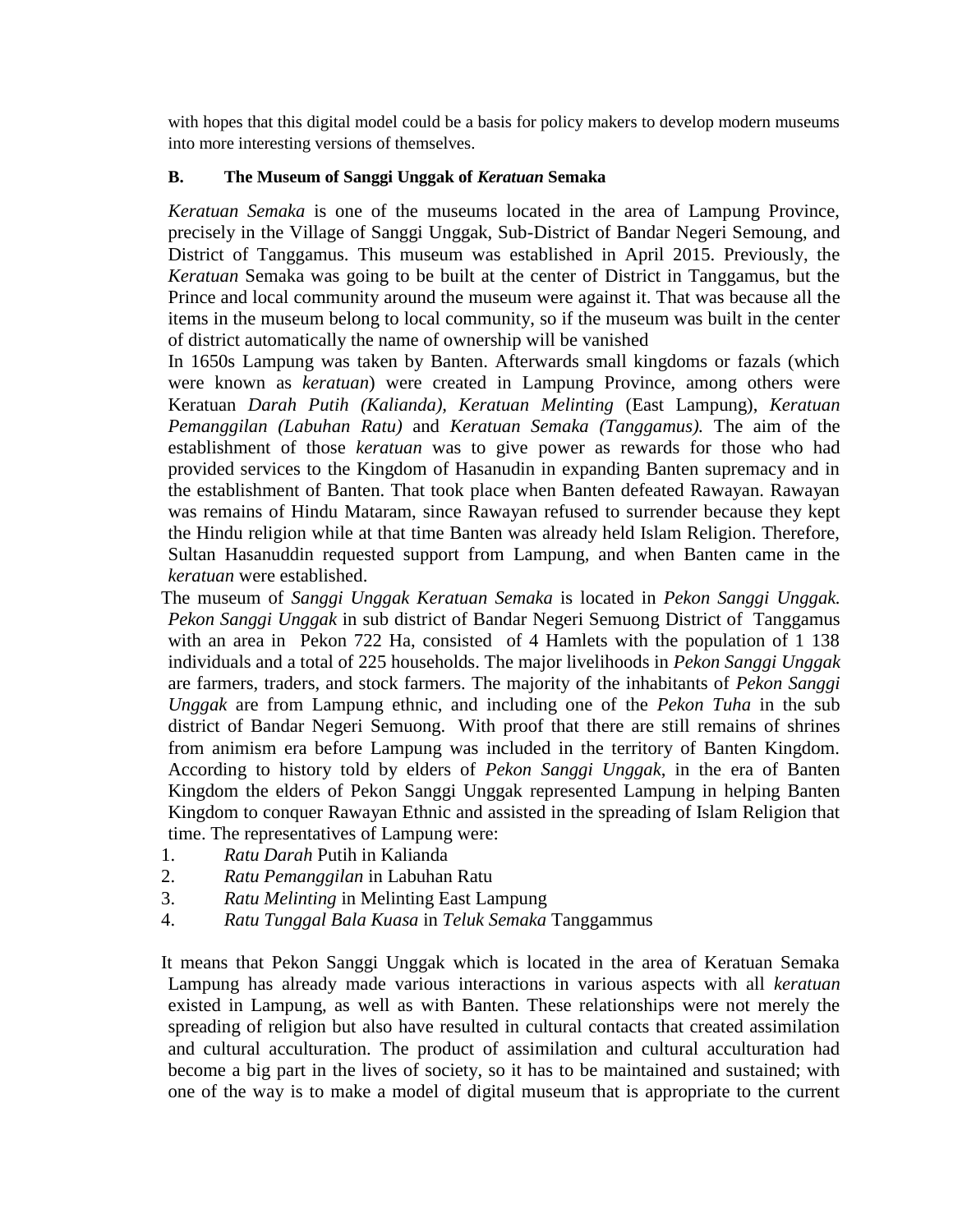development of society. Marginalization of Lampung culture occurs because of the incompetence and unwillingness in keeping own culture, so many cultural elements are becoming extinct. The unwillingness to maintain and sustain is actually can be overcome by packing the culture in a more appropriate form that conform to current socio-cultural changes that adore information and communication technology. An example is the social media as one of the popular references nowadays. The views that culture is ancient traditional, moreover museum, are boring can be packed with interesting technology or digital application so it will be fond of by young generation and general community.

#### **C. From an ancient museum to a digital Museum**

This digital museum is a model that is intended to be built based on the results of this research using a museum concept that is innovative as to be more appealing to the youth. The former museum concept is seen as unfit to provide the modern society of Indonesia with its modern needs. Where museums are seen as places where people display ancient item and people just look around. Museums are supposed to act as information and knowledge centres, it must be able to adjust itself to the sociocultural changes of this society. Where society has become modern and global, or also known as the *netizen* community. This is very boring to the youth, imagining about traditional museums filled with ancient customs, they see it as old and outdated. However, some museums in Indonesia have gone a step ahead to innovate themselves, for example there is a museum with technology, and museums with various forms that are presented in an interesting package. Some museums in the world even have a theatre that is highly attractive to visitors. The Museum of Biological Sciences for example, it doesn't only display ancient prehistoric animals, but it also puts in a set of interesting games, and provides a mini-theatre to show short stories about that museum. Information about that museum can also be found on social media such as facebook, Instagram, Blogspot, etc.

Here is the look of the Cultural Museum of Keratuan Semaka in Tanggamus: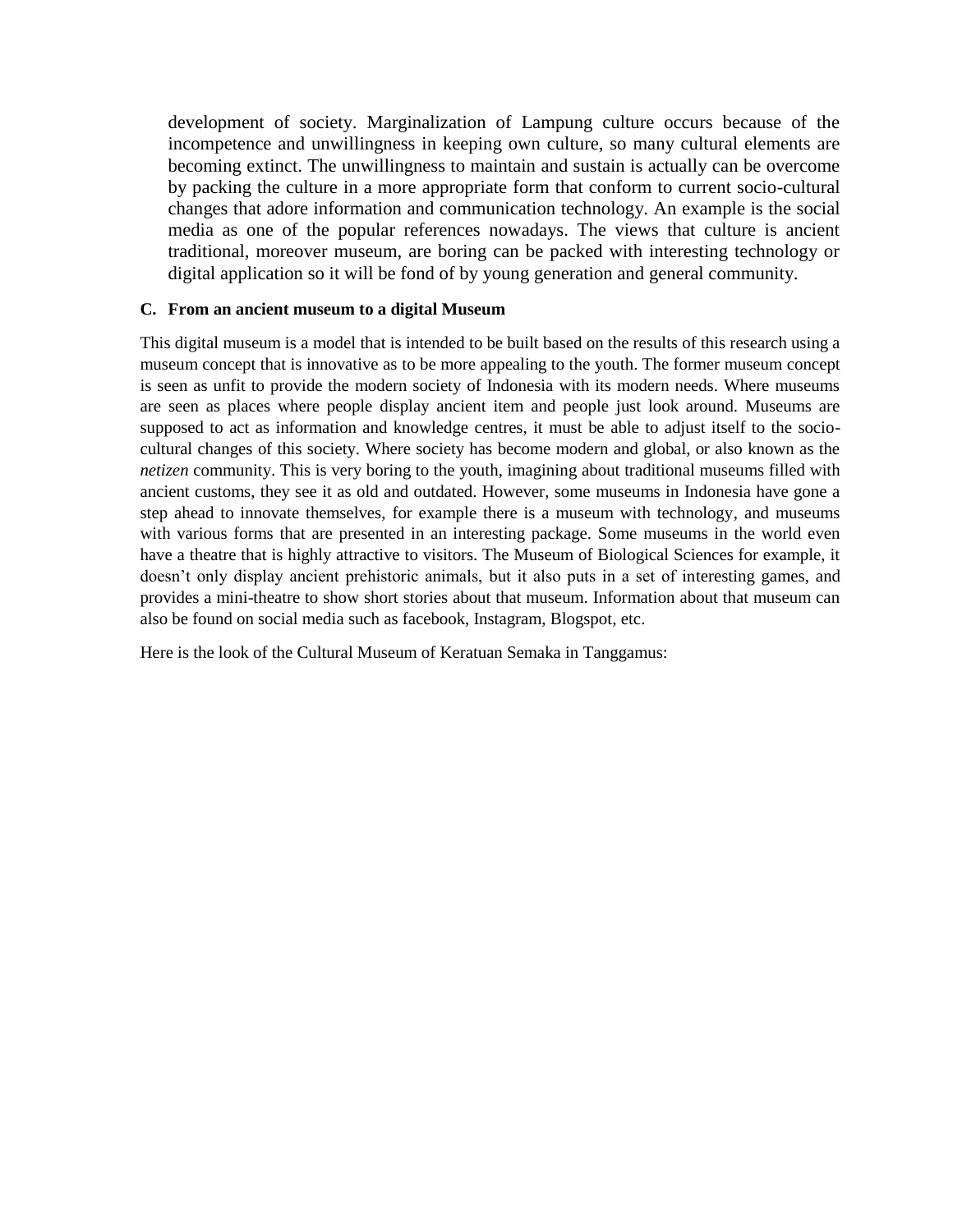

Source : Photo by Researchers 2018

Inspired by modern museums around the world, local cultural museums could also adopt the digital model system. First of all, information regarding Lampung's cultural museums has to be present and accessible on social media. And then, for the museum itself, it shouldn't just display ancient items alone, but must also be integrated with the placing of the very plants that are the base material of the items that are displayed in the museum. For example, in the museum there are bamboo webbing items that are used as cooking instruments. This bamboo webbing shouldn't just be displayed but also be given a description as to how it is made, including the process of dyeing it with color. For the dyeing process, there could be planted also the plants used for the dyeing. There could also be an active craftsman crafting the item in question or the process could be displayed on the mini-theatre of the museum. To increase the appeal of the museum, the museum can also provide traditional clothing for visitors to rent and take a picture with a Lampung culture nuance. This model is also known as the ethno-ecotourism, as depicted by the following pictures: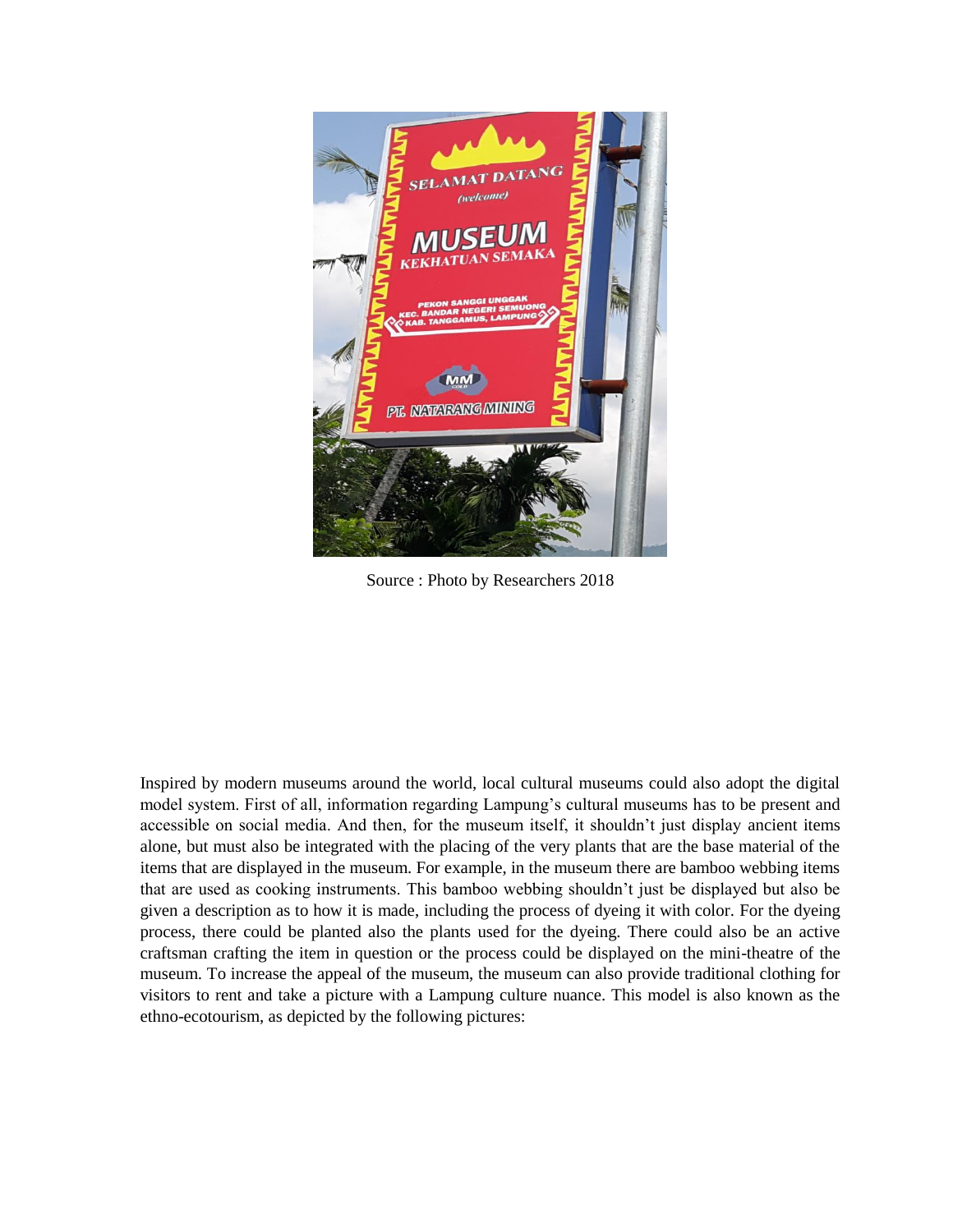

Source : Photo by Researchers 2018

The following are a few collection items that are present in the Keratuan Semaka Sanggi Unggak in Tanggamus: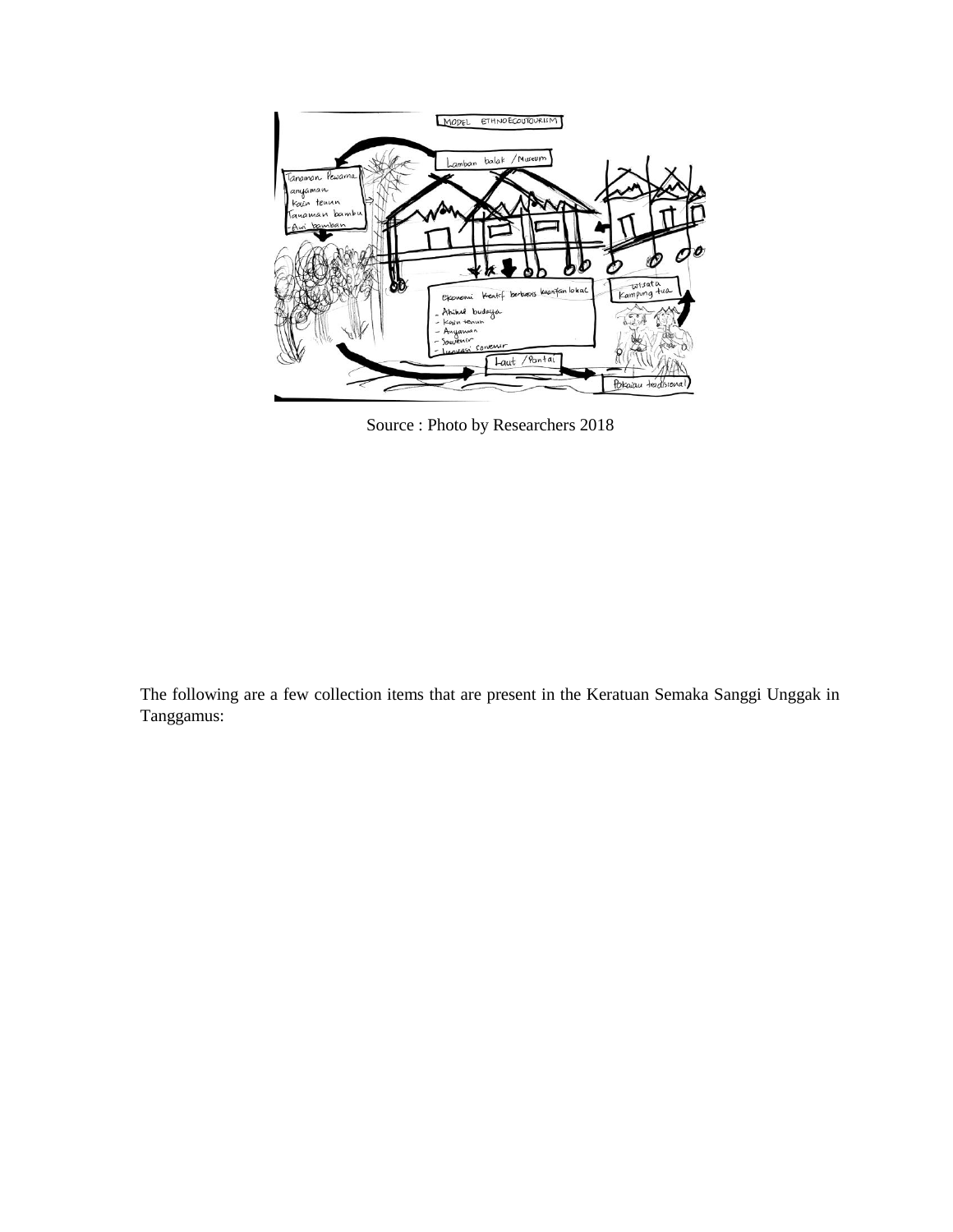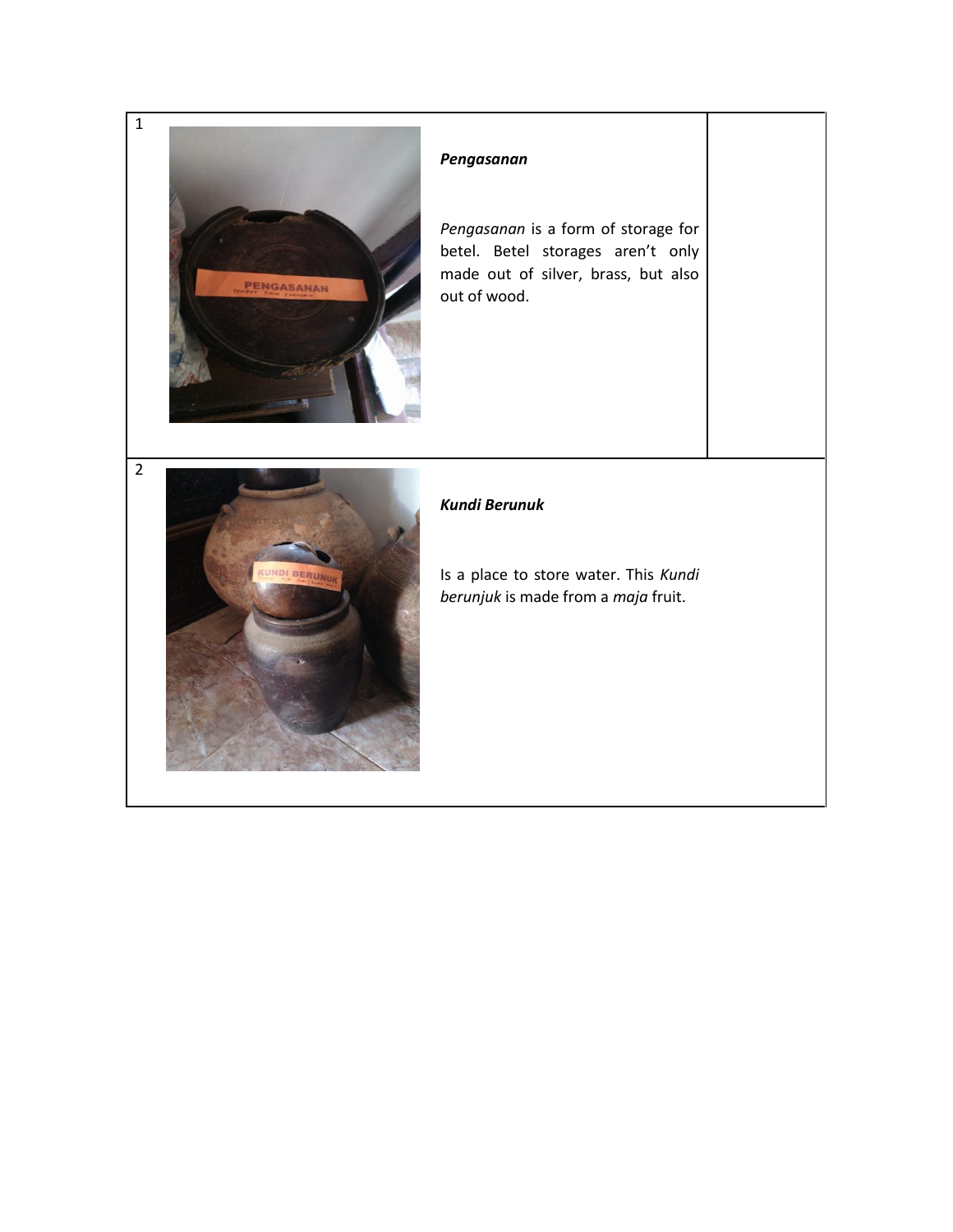

### *Alat Tenun*

*Alat tenun* Is used to weave cloth. One of which is used to craft *kain tappan* cloth.



### *Segokh*

The function of a *segogh* is almost similar to that of *pengasahan*. Its just that *pengasahan* is made of wood, whereas *segokh* is made out of webbed bamboo or rattan.



### *Payak*

*Payak* is an item's storage. Could store neclaces, rings, and other stuff. Made out of webbed bamboo or rattan.

4

5